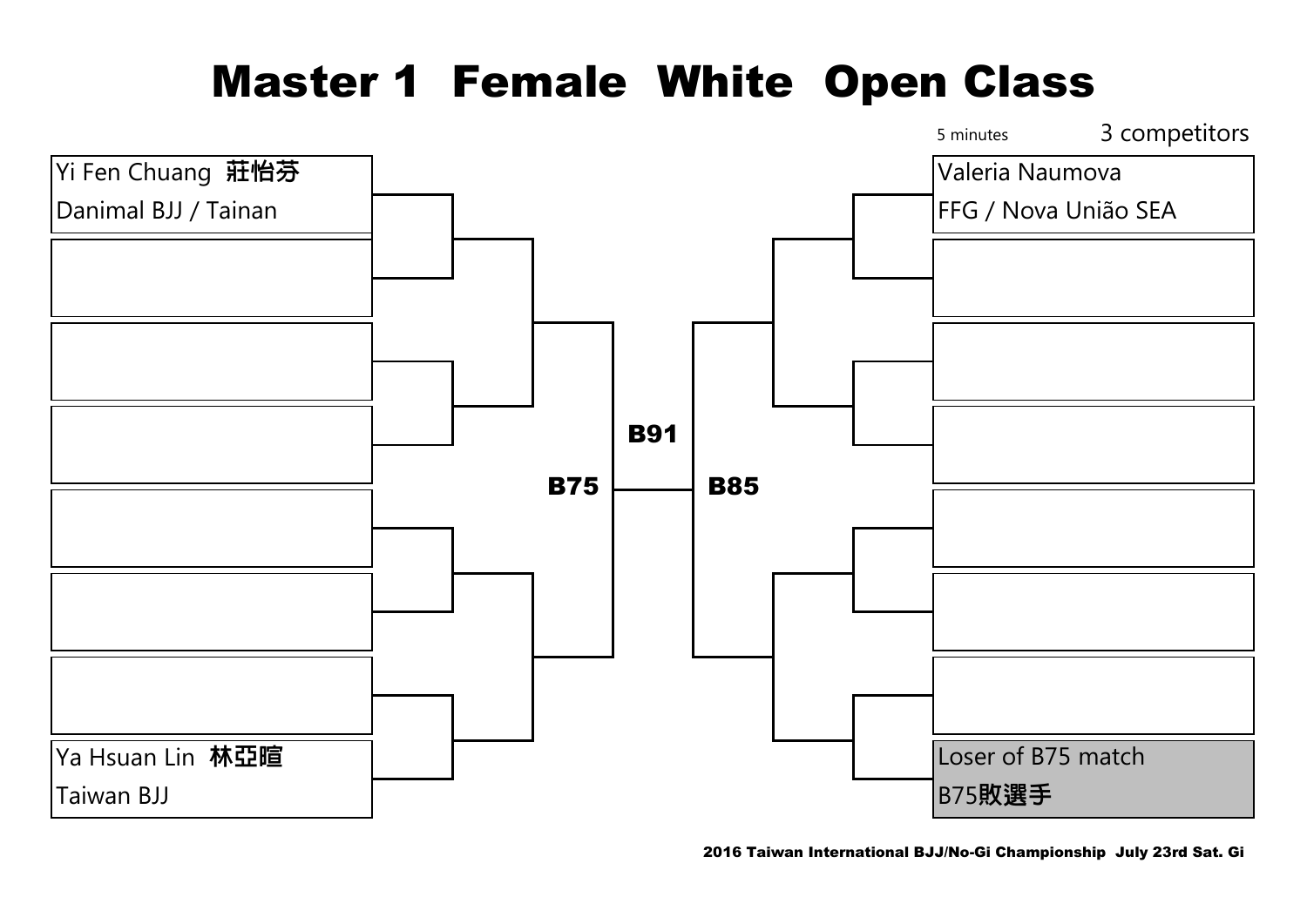## Master 1 White Open Class



2016 Taiwan International BJJ/No-Gi Championship July 23rd Sat. Gi